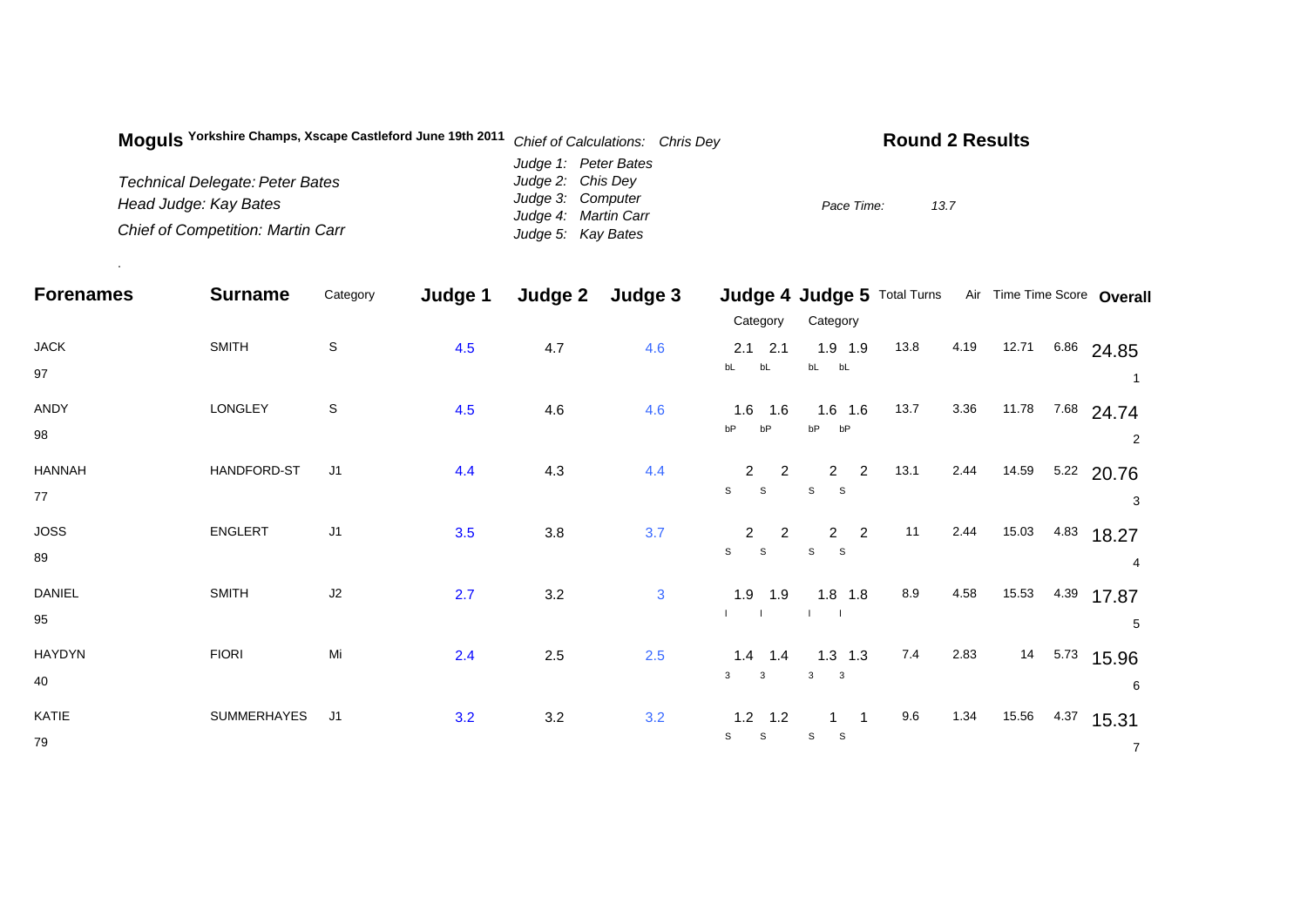| <b>Forenames</b> | <b>Surname</b>   | Category       | Judge 1      | Judge 2        | Judge 3 |                | Judge 4 Judge 5 Total Turns Air Time Time Score Overall |         |      |            |         |                  |
|------------------|------------------|----------------|--------------|----------------|---------|----------------|---------------------------------------------------------|---------|------|------------|---------|------------------|
|                  |                  |                |              |                |         | Category       | Category                                                |         |      |            |         |                  |
| <b>JOSEF</b>     | <b>TOMLINSON</b> | J2             | 3.2          | 3.4            | 3.3     | $1.5$ 1.5      | $1.4$ 1.4                                               | 9.89    | 1.76 | 16.4       |         | $3.63$ 15.28     |
| 96               |                  |                |              |                |         | S<br>${\tt S}$ | ${\tt S}$<br>$\mathbf{s}$                               |         |      |            |         | 8                |
| PAUL             | CONNELLY         | М              | 3.2          | 3.3            | 3.3     | $0.6$ 0.6      | $0.6\ 0.6$                                              | 9.8     | 0.72 | 15.68      | 4.26    | 14.78            |
| 107              |                  |                |              |                |         | S<br>${\tt S}$ | ${\tt S}$<br>$\mathbf{s}$                               |         |      |            |         | 9                |
| <b>ALASTAIR</b>  | <b>MURRAY</b>    | $\sf J1$       | 2.8          | $\mathbf{3}$   | 2.9     | $1.3$ 1.3      | $1.2$ 1.2                                               | 8.69    | 1.52 | 16.33      | 3.69    | 13.90            |
| 81               |                  |                |              |                |         | S<br>S         | ${\tt S}$<br>$\mathbf S$                                |         |      |            |         | 10               |
| <b>SEAN</b>      | <b>BARRETT</b>   | S              | 2.5          | 2.6            | 2.6     | $0.8$ 0.8      | $0.9$ 0.9                                               | 7.69    | 1.02 | 15.46      | 4.45    | 13.16            |
| 103              |                  |                |              |                |         | $S$ $S$        | $S$ $S$                                                 |         |      |            |         | 11               |
| <b>MOLLY</b>     | SUMMERHAYES      | C <sub>2</sub> | 3.4          | 3.2            | 3.3     | $1.8$ 1.8      | $1.6$ 1.6                                               | 9.89    | 2.06 | 19.18 1.19 |         | 13.14            |
| 66               |                  |                |              |                |         | $S$ $S$        | ${\tt S}$<br>$\mathbf S$                                |         |      |            |         | 12               |
| <b>KIRSTY</b>    | <b>ATKINSON</b>  | J2             | 3.4          | 3.5            | 3.5     | $0.5$ 0.5      | $0.4$ 0.4                                               | 10.4    | 0.54 | 18.62      | 1.69    | 12.63            |
| 91               |                  |                |              |                |         | $S$ $S$        | $\mathbb S$<br>$\mathbf{s}$                             |         |      |            |         | 13               |
| KATIE            | WALTERS          | C <sub>2</sub> | $\mathbf{3}$ | 3.2            | 3.1     | $0.7\quad 0.7$ | $0.6$ 0.6                                               | 9.3     | 0.78 |            |         | 19.15 1.22 11.30 |
| 68               |                  |                |              |                |         | $S$ $S$        | $S$ $S$                                                 |         |      |            |         | 14               |
| <b>THEA</b>      | <b>FENWICK</b>   | Mi             | 2.4          | 2.6            | 2.5     | $0.6$ 0.6      | $0.7\quad 0.7$                                          | $7.5\,$ | 0.78 | 17.12      |         | $3$ 11.28        |
| 34               |                  |                |              |                |         | S<br>S         | $\mathbb S$<br>$\mathbf{s}$                             |         |      |            |         | 15               |
| <b>DAVID</b>     | ENGLERT          | М              | 2.7          | 2.9            | 2.8     | 0.4<br>0.4     | $0.5$ 0.5                                               | 8.39    | 0.45 | 17.81      | $2.4\,$ | 11.24            |
| 105              |                  |                |              |                |         | St<br>St       | St St                                                   |         |      |            |         | 16               |
| ETHAN            | <b>DAVIS</b>     | Mi             | 2.1          | $\overline{2}$ | 2.1     | 0.9<br>0.9     | $0.9$ 0.9                                               | 6.19    | 1.88 | 22.65      | 0       | 8.07             |
| 42               |                  |                |              |                |         | $3 \qquad 3$   | $\mathbf{3}$<br>$\overline{\phantom{a}}$                |         |      |            |         | 17               |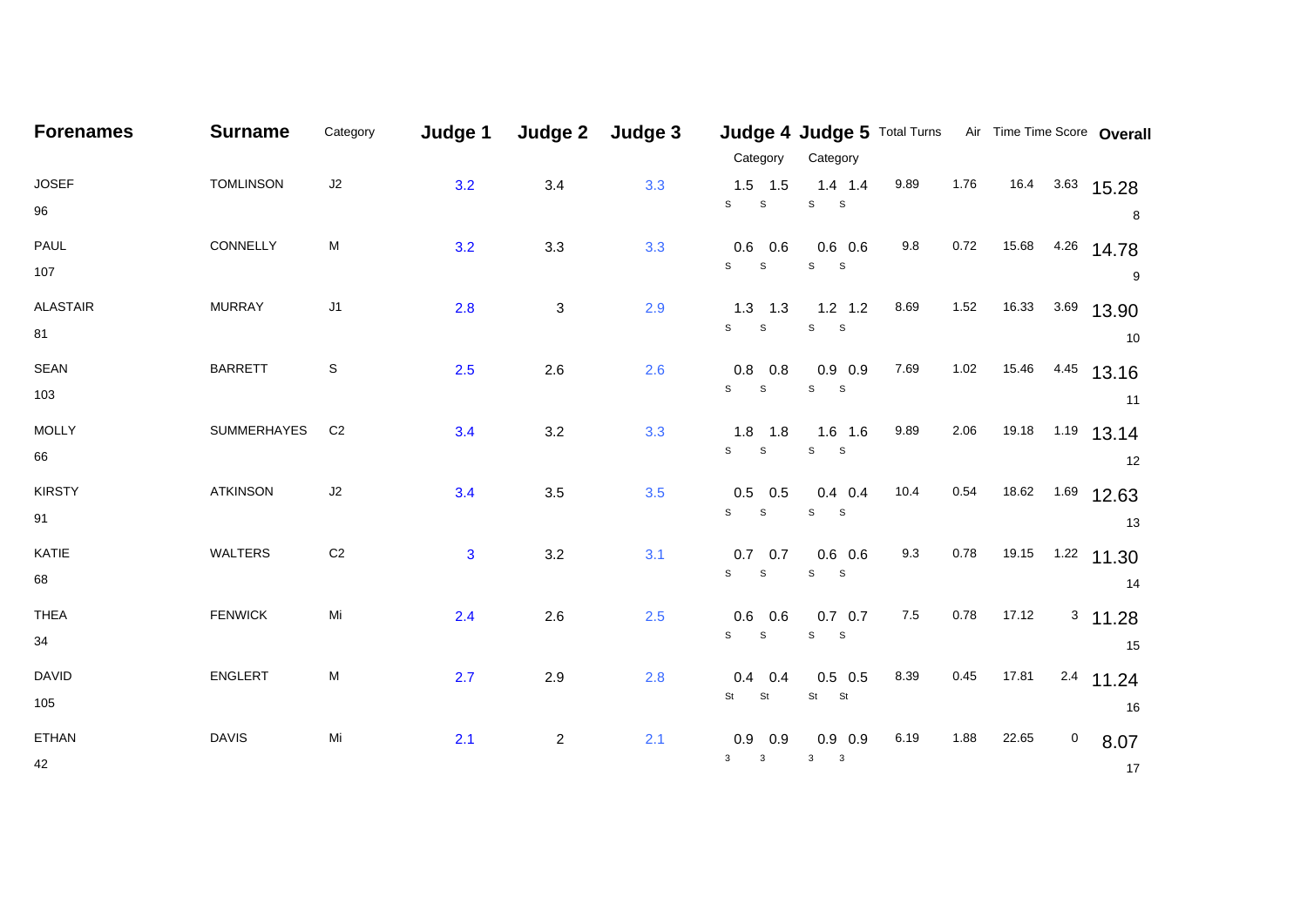| <b>Forenames</b> | <b>Surname</b>  | Category | Judge 1       | Judge 2 Judge 3 |                 |            |     |     | <b>Judge 4 Judge 5</b> Total Turns Air Time Time Score Overall |      |
|------------------|-----------------|----------|---------------|-----------------|-----------------|------------|-----|-----|----------------------------------------------------------------|------|
|                  |                 |          |               |                 | Category        | Category   |     |     |                                                                |      |
| <b>THOMAS</b>    | <b>GREENWAY</b> | Mi       | $1.2^{\circ}$ | 1.1             | $0.3 \quad 0.3$ | $0.3\;0.3$ | 3.3 | 0.3 | 23.25                                                          | 3.60 |
| 45               |                 |          |               |                 | St St           | St St      |     |     |                                                                | 18   |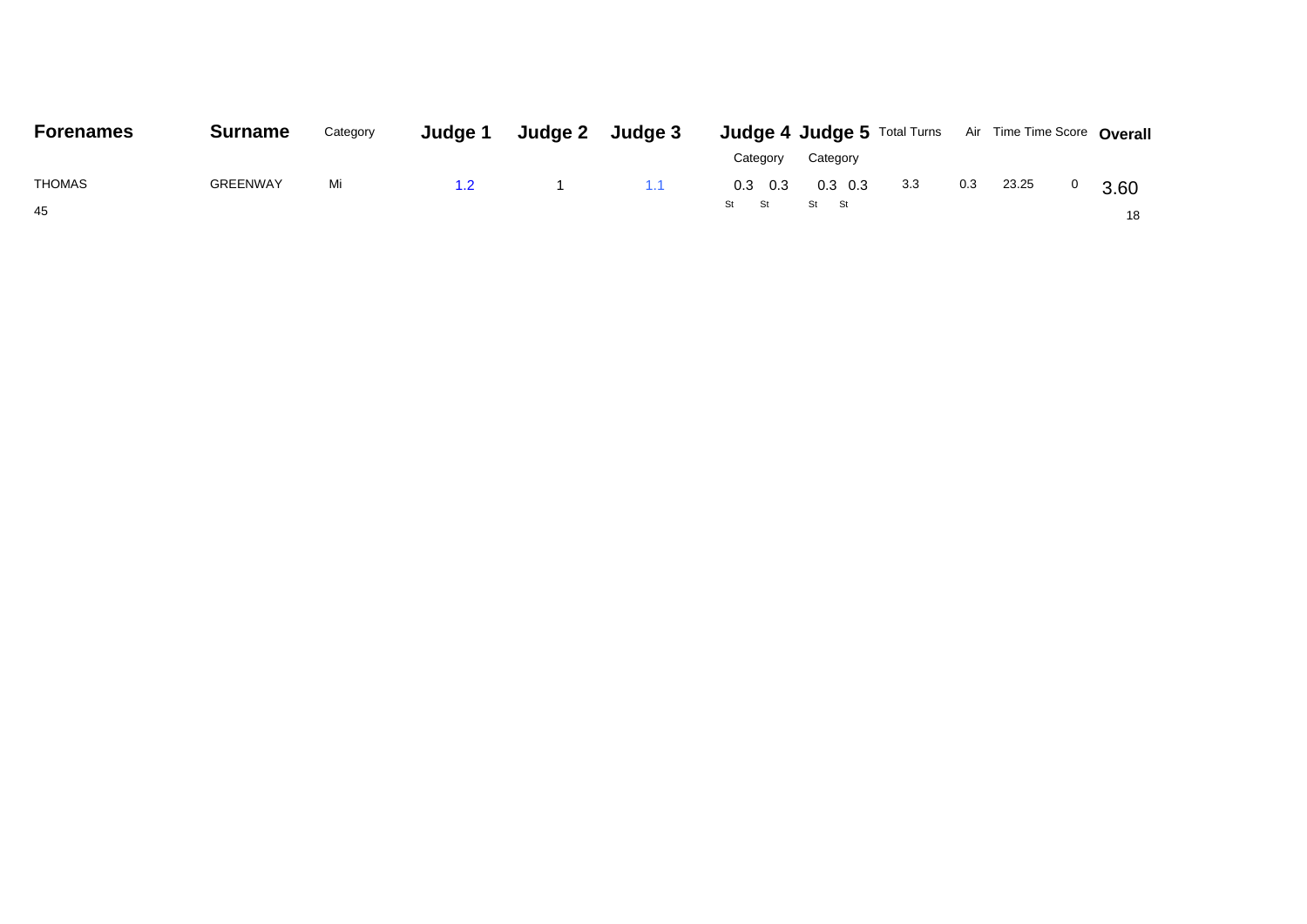| Moguls Yorkshire Champs, Xscape Castleford June 19th 2011 | Chief of Calculations: Chris Dey           | <b>Round 1 Results</b> |
|-----------------------------------------------------------|--------------------------------------------|------------------------|
| Technical Delegate: Peter Bates                           | Judge 1: Peter Bates<br>Judge 2: Chis Dey  |                        |
| Head Judge: Kay Bates                                     | Judge 3: Computer                          |                        |
| <b>Chief of Competition: Martin Carr</b>                  | Judge 4: Martin Carr<br>Judge 5: Kay Bates | Pace Time:<br>13.7     |

.

| <b>Names</b>                       |                 | Category       | Turns J1-3     |     |                | <b>Air J4-5</b>               |                                | Total Turns and Air |      | Time in Sec and Scor |      | <b>Overall</b> |                |
|------------------------------------|-----------------|----------------|----------------|-----|----------------|-------------------------------|--------------------------------|---------------------|------|----------------------|------|----------------|----------------|
|                                    |                 |                |                |     |                |                               | Jump Categor                   |                     |      |                      |      |                |                |
| $\ensuremath{\mathsf{JACK}}$<br>97 | <b>SMITH</b>    | $\mathsf S$    | 4.6            | 4.8 | 4.7            | 2.3<br>2.3<br>bPp<br>bPp      | $2.3$ 2.3<br>bPp bPp           | 14.09               | 4.82 | 12.71                | 6.86 | 25.77          | $\blacksquare$ |
| <b>ANDY</b><br>98                  | <b>LONGLEY</b>  | $\mathbb S$    | 4.7            | 4.6 | 4.7            | $\overline{2}$<br>2<br>T<br>T | 1.9 1.9<br>T<br>T              | 14                  | 2.21 | 11.71                | 7.74 | 23.95          | $\overline{2}$ |
| <b>HANNAH</b><br>$77\,$            | HANDFORD-ST     | J <sub>1</sub> | 4.5            | 4.7 | 4.6            | $2.2$ 2.2<br>S<br>S           | $2.1$ 2.1<br>S<br><sub>S</sub> | 13.8                | 2.62 | 15.18                | 4.7  | 21.12          | 3              |
| <b>ETHAN</b><br>42                 | <b>DAVIS</b>    | Mi             | 3.9            | 3.8 | 3.9            | $1.4$ 1.4<br>3<br>3           | $1.4$ 1.4<br>3<br>$\mathbf{3}$ | 11.6                | 2.94 | 17.84                | 2.37 | 16.91          | 4              |
| <b>HAYDYN</b><br>40                | <b>FIORI</b>    | Mi             | $\overline{3}$ | 2.9 | 3              | $1.6$ 1.6<br>3<br>3           | $1.5$ 1.5<br>3<br>$\mathbf{3}$ | 8.9                 | 3.25 | 15.56                | 4.37 | 16.52          | $\sqrt{5}$     |
| <b>JOSS</b><br>89                  | ENGLERT         | J1             | 3.8            | 4.1 | $\overline{4}$ | $0.6$ 0.6<br>T.<br>T          | $0.5$ 0.5<br>T<br>T            | 11.89               | 0.62 | 16                   | 3.98 | 16.49          | 6              |
| DANIEL<br>95                       | <b>SMITH</b>    | J2             | 3.7            | 4   | 3.9            | $0.8\ 0.8$<br>s<br>S          | $0.9$ 0.9<br>s<br>$\mathbf{s}$ | 11.6                | 1.02 | 16.43                | 3.6  | 16.22          | $\overline{7}$ |
| KATIE<br>79                        | SUMMERHAYES     | J <sub>1</sub> | 3.2            | 3.4 | 3.3            | $1.2$ 1.2<br>$\mathsf S$<br>S | $1.3$ 1.3<br>S<br>S            | 9.89                | 1.52 | 15.34                | 4.56 | 15.97          | 8              |
| <b>THOMAS</b><br>45                | <b>GREENWAY</b> | Mi             | 3.2            | 3.5 | 3.4            | $1.4$ 1.4<br>м<br>M           | $1.3$ 1.3<br>M M               | 10.1                | 1.92 | 16.87                | 3.22 | 15.24          | 9              |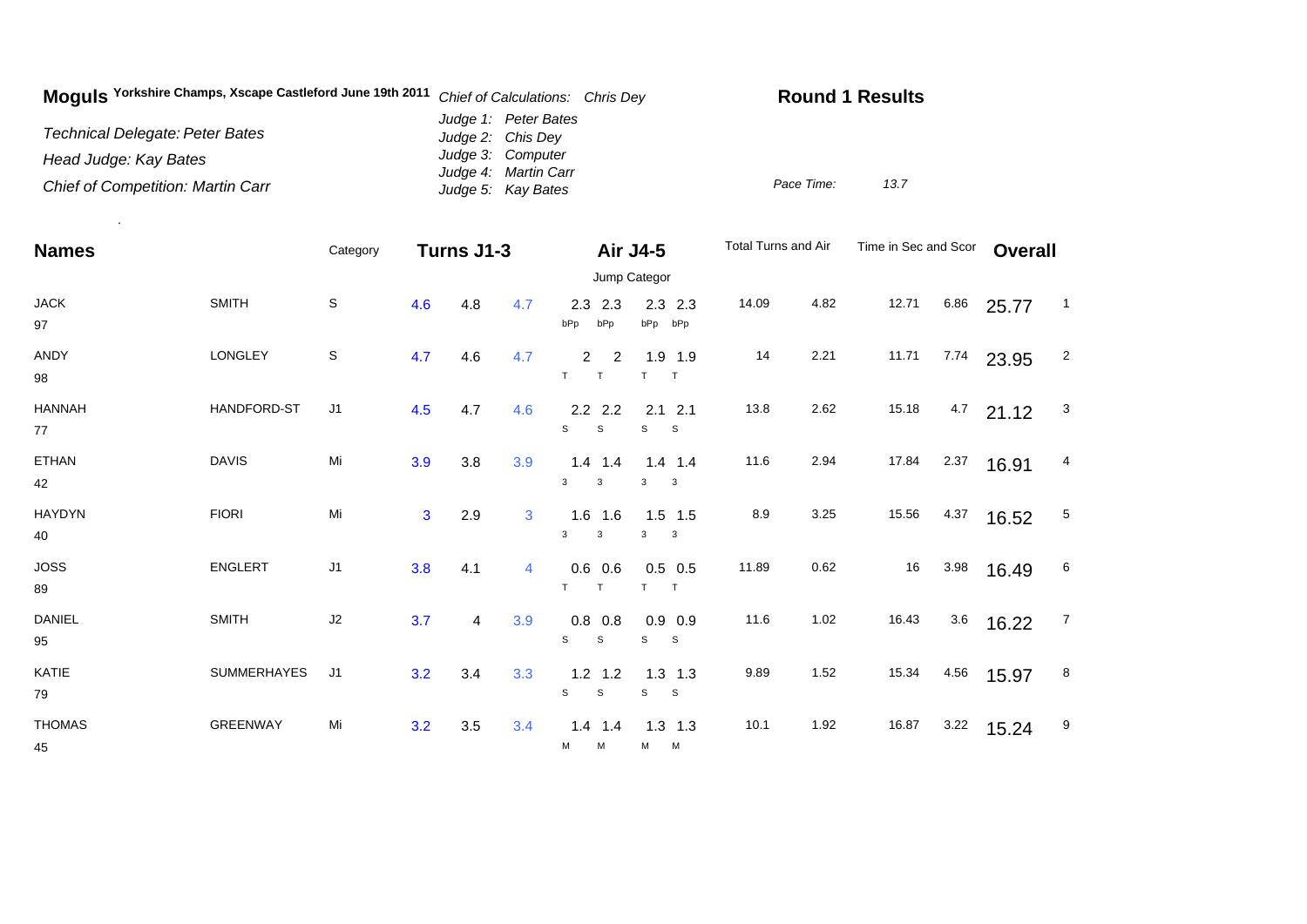| <b>Names</b>          |                    | Category       |     | Turns J1-3 |                |                                          | <b>Air J4-5</b>                |      | Total Turns and Air | Time in Sec and Scor |         | <b>Overall</b> |    |
|-----------------------|--------------------|----------------|-----|------------|----------------|------------------------------------------|--------------------------------|------|---------------------|----------------------|---------|----------------|----|
|                       |                    |                |     |            |                |                                          | Jump Categor                   |      |                     |                      |         |                |    |
| <b>JOSEF</b><br>96    | <b>TOMLINSON</b>   | J2             | 3.4 | 3.6        | 3.5            | $1.2$ 1.2<br>$\mathsf S$<br>S            | $1.2$ 1.2<br>S<br>$\mathbb S$  | 10.5 | 1.46                | 17.03                | 3.08    | 15.04          | 10 |
| <b>ALASTAIR</b><br>81 | <b>MURRAY</b>      | J1             | 2.8 | 2.6        | 2.7            | $1.9$ 1.9<br>$\mathbf S$<br>$\mathbf S$  | $1.8$ 1.8<br>s<br>S            | 8.1  | 2.24                | 15.34                | 4.56    | 14.9           | 11 |
| LUKE<br>73            | <b>THORNTON</b>    | C <sub>2</sub> | 3.2 | 3.4        | 3.3            | $1.5$ 1.5<br>$\mathsf{s}$<br>$\mathsf S$ | $1.4$ 1.4<br>$\mathsf S$<br>S  | 9.89 | 1.76                | 16.84                | 3.24    | 14.89          | 12 |
| <b>DAVID</b><br>105   | <b>ENGLERT</b>     | ${\sf M}$      | 3.9 | 4          | $\overline{4}$ | $0.5$ 0.5<br>St<br>$\mathsf{St}$         | $0.5$ 0.5<br>St<br>St          | 11.9 | 0.5                 | 17.81                | 2.4     | 14.8           | 13 |
| PAUL<br>107           | CONNELLY           | M              | 4   | 4.2        | 4.1            | $0.7$ 0.7<br>S<br>$\mathsf S$            | $0.6$ 0.6<br>S<br>S            | 12.3 | 0.78                | 18.81                | 1.52    | 14.6           | 14 |
| <b>SEAN</b><br>103    | <b>BARRETT</b>     | $\mathsf S$    | 2.9 | 3.2        | 3.1            | $0.5$ 0.5<br>St<br>St                    | $0.5$ 0.5<br>St<br>St          | 9.19 | $0.5\,$             | 15.06                | $4.8\,$ | 14.49          | 15 |
| <b>WILL</b><br>88     | <b>WOZENCROFT</b>  | J <sub>1</sub> | 3.3 | 3.3        | 3.3            | $1.1$ 1.1<br>S<br>$\mathbb S$            | $1.3$ 1.3<br>S<br>$\mathbb S$  | 9.89 | 1.46                | 17.03                | 3.08    | 14.43          | 16 |
| OSCAR<br>39           | WALKER             | Mi             | 2.9 | 3.2        | 3.1            | $1.2$ 1.2<br>$\mathbf S$<br>S            | $1.1$ 1.1<br>S<br>S            | 9.19 | 1.4                 | 16.87                | 3.22    | 13.81          | 17 |
| <b>KIRSTY</b><br>91   | <b>ATKINSON</b>    | J2             | 3.4 | 3.8        | 3.6            | $0.6$ 0.6<br>$\mathbf S$<br>s            | $0.6\ 0.6$<br>S<br>S           | 10.8 | 0.72                | 18.96                | 1.39    | 12.91          | 18 |
| <b>THEA</b><br>34     | <b>FENWICK</b>     | Mi             | 3.1 | 3.4        | 3.3            | $0.9$ 0.9<br>St<br>St                    | $1.1$ 1.1<br><b>St</b><br>St   | 9.8  | $\mathbf{1}$        | 18.62                | 1.69    | 12.49          | 19 |
| <b>THOMAS</b><br>60   | <b>RASCAGNERES</b> | C <sub>1</sub> | 2.1 | 2.3        | 2.2            | $1.4$ 1.4<br>$\mathbb S$<br>$\mathsf S$  | $1.6$ 1.6<br>$\mathbb S$<br>S  | 6.6  | 1.81                | 15.93                | 4.04    | 12.45          | 20 |
| <b>MOLLY</b><br>66    | SUMMERHAYES        | C <sub>2</sub> | 3.3 | 3.6        | 3.5            | $1.5$ 1.5<br>$\mathbb S$<br>S            | $1.4$ 1.4<br>S<br>$\mathbf{s}$ | 10.4 | 1.76                | 20.46                | 0.07    | 12.23          | 21 |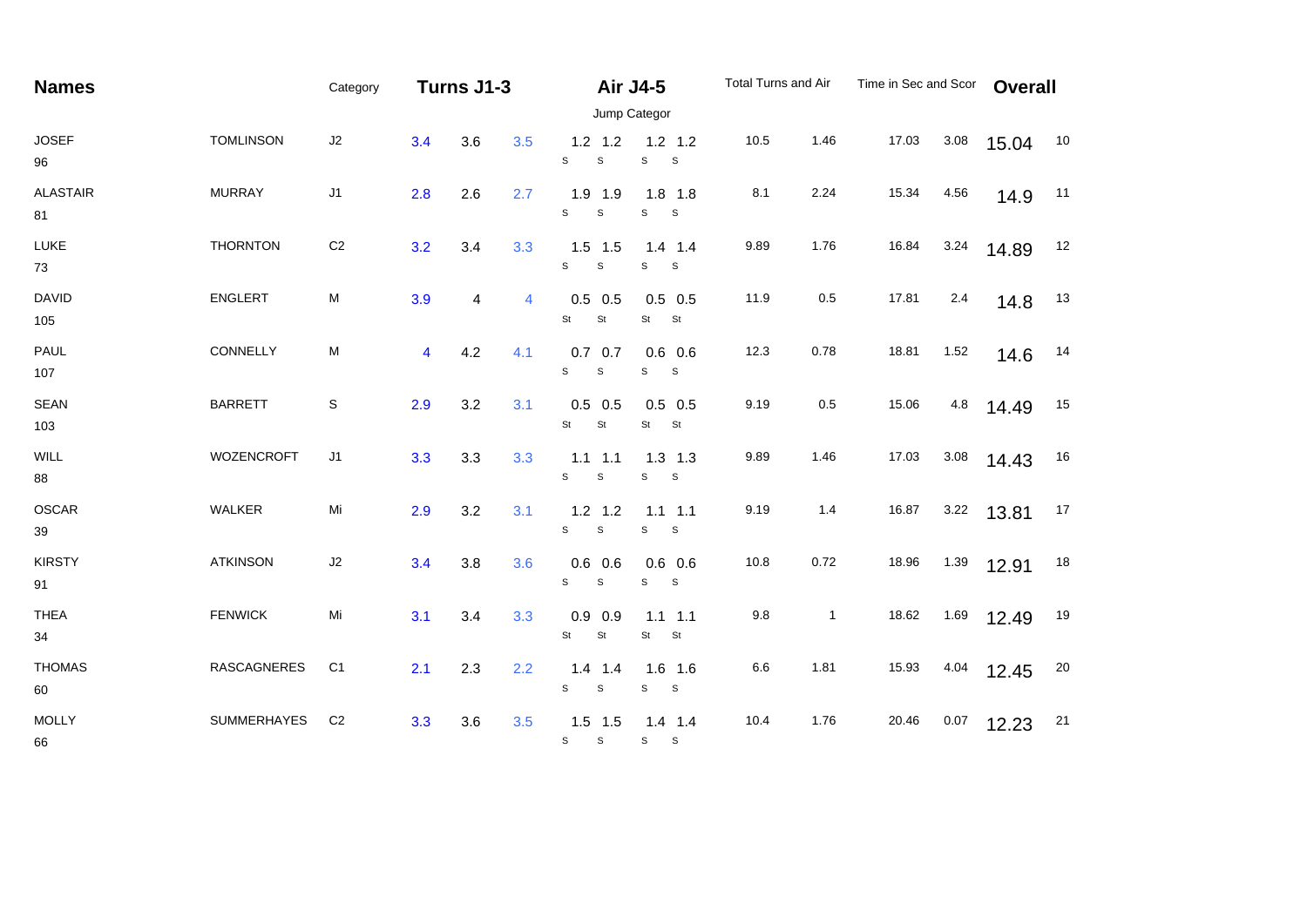| <b>Names</b>           |                | Category       |                | Turns J1-3     |     |                                          | <b>Air J4-5</b>                                   | Total Turns and Air |      | Time in Sec and Scor |           | <b>Overall</b> |        |
|------------------------|----------------|----------------|----------------|----------------|-----|------------------------------------------|---------------------------------------------------|---------------------|------|----------------------|-----------|----------------|--------|
|                        |                |                |                |                |     |                                          | Jump Categor                                      |                     |      |                      |           |                |        |
| KATIE<br>68            | <b>WALTERS</b> | $\mbox{C2}$    | 3.4            | 3.5            | 3.5 | $0.7\ 0.7$<br>S<br>$\mathbf S$           | $0.6$ 0.6<br>$\mathsf{s}$<br>$\mathsf S$          | 10.4                | 0.78 | 19.4                 | 1         | 12.18          | 22     |
| TWELVES<br>80          | LOVE           | J1             | 3.2            | 3.3            | 3.3 | $0.9$ 0.9<br>S<br>$\mathbf S$            | $0.8$ 0.8<br>S<br>S                               | 9.8                 | 1.02 | 19.31                | 1.08      | 11.9           | 23     |
| <b>TYLA</b><br>26      | <b>KNIGHT</b>  | Mi             | 3              | 3.2            | 3.1 | $0.8$ 0.8<br>St<br>St                    | $\overline{\phantom{1}}$<br>1<br>St<br>St         | 9.3                 | 0.9  | 19.21                | 1.17      | 11.37          | 24     |
| <b>JACOB</b><br>58     | <b>HALLETT</b> | C <sub>1</sub> | 2.2            | 2.2            | 2.2 | $0.9$ 0.9<br>S<br>$\mathbf S$            | $\overline{\phantom{1}}$<br>1<br>$\mathbb S$<br>S | 6.6                 | 1.14 | 16.84                | 3.24      | 10.98          | 25     |
| TIM<br>110             | <b>JUSTICE</b> | ${\sf M}$      | $\overline{3}$ | 3              | 3   | $1.1$ 1.1<br>S<br>$\mathbf S$            | $1.2$ 1.2<br>S<br>$\mathbf{s}$                    | 9                   | 1.4  | 25.5                 | $\pmb{0}$ | 10.4           | 26     |
| <b>ROB</b><br>72       | VANBECK        | $\mbox{C2}$    | 2.3            | 2.2            | 2.3 | $0.3$ 0.3<br>St<br>St                    | $0.4$ 0.4<br>St<br>St                             | 6.8                 | 0.35 | 16.93                | 3.17      | 10.32          | 27     |
| <b>DANIEL</b><br>69    | GREENWAY       | C <sub>2</sub> | 2.2            | $\overline{2}$ | 2.1 | $1.1$ 1.1<br>1<br>$\mathbf{1}$           | $1 \quad 1$<br>$\mathbf{1}$<br>$\overline{1}$     | 6.3                 | 2.2  | 19                   | 1.35      | 9.85           | 28     |
| <b>JAMES</b><br>102    | <b>HEATON</b>  | S              | 2.5            | 2.3            | 2.4 | $0.6$ 0.6<br>$T$ $T$                     | $0.4$ 0.4<br>$T$ T                                | 7.19                | 0.56 | 18.5                 | 1.79      | 9.54           | 29     |
| <b>GENTHER</b><br>75   | <b>JOSHUA</b>  | C <sub>2</sub> | 2.5            | 2.4            | 2.5 | $0.6$ 0.6<br>St<br>St                    | $0.7$ 0.7<br>St<br>St                             | 7.4                 | 0.64 | 19.28                | 1.11      | 9.15           | 30     |
| OLIVER<br>47           | <b>BLACK</b>   | Mi             | 2.7            | 2.8            | 2.8 | $0.5$ 0.5<br>St<br>St                    | $0.5$ 0.5<br>St<br>St                             | 8.3                 | 0.5  | 20.34                | 0.18      | 8.98           | 31     |
| <b>GENEVIEVE</b><br>65 | <b>JUSTICE</b> | C <sub>2</sub> | 2.4            | 2.5            | 2.5 | $0.7$ 0.7<br>$\mathsf{s}$<br>$\mathbb S$ | $0.8$ 0.8<br>S<br>S                               | 7.4                 | 0.89 | 19.78                | 0.67      | 8.96           | 32     |
| SARAH<br>37            | GLASGOW        | Mi             | 1.7            | $\overline{2}$ | 1.9 | $0.5$ 0.5<br>St<br>St                    | $0.6$ 0.6<br>St St                                | 5.6                 | 0.55 | 18                   | 2.23      | 8.38           | $33\,$ |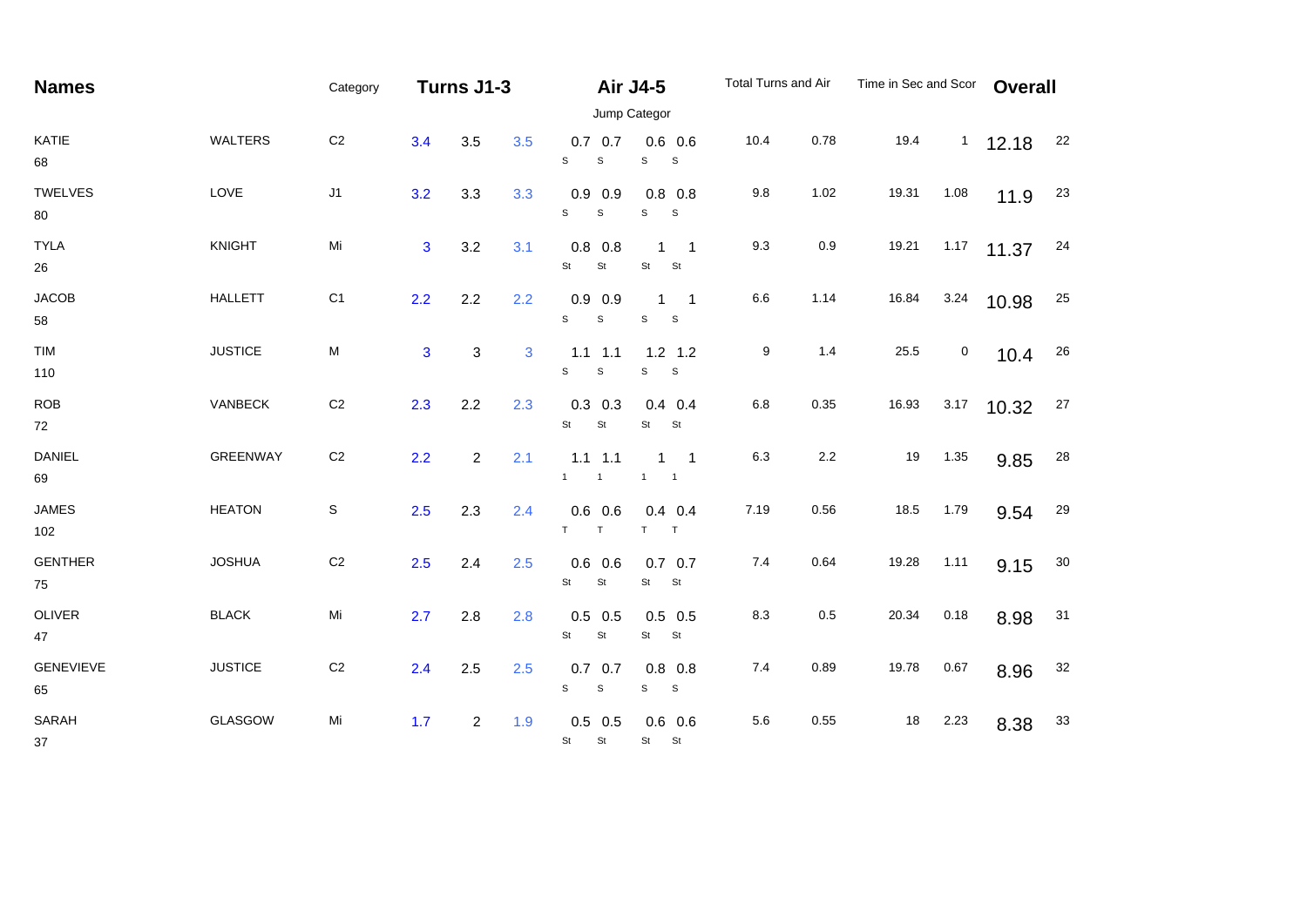| <b>Names</b>         |                   | Category       | Turns J1-3   |     |     |                                          | <b>Air J4-5</b>                  | Total Turns and Air |      | Time in Sec and Scor |                  | <b>Overall</b> |        |
|----------------------|-------------------|----------------|--------------|-----|-----|------------------------------------------|----------------------------------|---------------------|------|----------------------|------------------|----------------|--------|
|                      |                   |                |              |     |     |                                          | Jump Categor                     |                     |      |                      |                  |                |        |
| <b>THOMAS</b><br>92  | <b>SMITH</b>      | J2             | 2.3          | 2.5 | 2.4 | $0.3$ 0.3<br>bL<br>bL                    | $0.3$ 0.3<br>bL bL               | 7.19                | 0.62 | 20.43                | 0.1              | 7.91           | 34     |
| SHANNON<br>30        | <b>POTTER</b>     | Mi             | 1.4          | 1.6 | 1.5 | $0.5$ 0.5<br>St<br>St                    | $0.5$ 0.5<br>St<br>St            | 4.5                 | 0.5  | 18.06                | 2.18             | 7.18           | $35\,$ |
| WILLIAM<br>61        | <b>DARBY</b>      | C <sub>1</sub> | $\mathbf{1}$ | 1.3 | 1.2 | $0.4$ 0.4<br>St<br>St                    | $1.3$ $1.3$<br>St<br>St          | $3.5\,$             | 0.85 | 17.43                | 2.73             | 7.08           | $36\,$ |
| <b>JASON</b><br>74   | <b>WILSON</b>     | $\mbox{C2}$    | 1.8          | 1.8 | 1.8 | $0.5$ 0.5<br>S<br>$\mathsf{s}$           | $0.5$ 0.5<br>$\mathsf S$<br>S    | 5.4                 | 0.6  | 19.87                | 0.59             | 6.59           | $37\,$ |
| <b>DARCEY</b><br>33  | LANCASTER-AD      | Mi             | 1.8          | 2.1 | 2   | $0.4 \quad 0.4$<br>St<br>St              | $0.4$ 0.4<br>St<br>s             | 5.9                 | 0.42 | 22.59                | $\boldsymbol{0}$ | 6.32           | $38\,$ |
| <b>SEAMUS</b><br>46  | <b>O'BRIEN</b>    | Mi             | 1.8          | 2.1 | 2   | $0.4$ 0.4<br>St<br>St                    | $0.4$ 0.4<br>St<br>St            | 5.9                 | 0.4  | 21.4                 | $\boldsymbol{0}$ | 6.3            | 39     |
| LEWIS<br>43          | <b>KIPPING</b>    | Mi             | 1.8          | 1.9 | 1.9 | $0.4$ 0.4<br>St<br>St                    | $0.5$ 0.5<br>St<br>St            | 5.6                 | 0.45 | 23.09                | 0                | 6.05           | 40     |
| <b>DAN</b><br>57     | <b>WOZENCROFT</b> | C <sub>1</sub> | $\mathbf{1}$ | 0.8 | 0.9 | $1.1$ 1.1<br>$\mathbf{3}$<br>$\mathbf 3$ | $1.1$ $1.1$<br>3<br>$\mathbf{3}$ | 2.7                 | 2.29 | 19.37                | 1.03             | 6.02           | 41     |
| <b>OLIVER</b><br>41  | <b>LUCAS</b>      | Mi             | 1.4          | 1.6 | 1.5 | $0.3$ 0.3<br>St<br>$\mathsf{St}$         | $0.3$ 0.3<br>St<br>St            | 4.5                 | 0.3  | 21.21                | 0                | 4.8            | 42     |
| <b>LUCAS</b><br>18   | <b>HENDERSON</b>  | Mi             | 1.3          | 1.7 | 1.5 | $0.3$ 0.3<br>St<br>St                    | $0.3$ 0.3<br>St<br>St            | 4.5                 | 0.3  | 21.53                | 0                | 4.8            | 43     |
| <b>ELLIOTT</b><br>25 | <b>BENNETT</b>    | Mi             | 1.1          | 1.3 | 1.2 | $0.2\ 0.2$<br>St<br>St                   | $0.3$ 0.3<br>St<br>St            | 3.6                 | 0.25 | 19.53                | 0.89             | 4.74           | 44     |
| <b>SCOTT</b><br>19   | <b>JOHNS</b>      | Mi             | 1.3          | 1.5 | 1.4 | $0.4$ 0.4<br>$\mathbb S$<br>$\mathbb S$  | $0.4$ 0.4<br>$S$ $S$             | 4.19                | 0.48 | 22.78                | $\pmb{0}$        | 4.67           | 45     |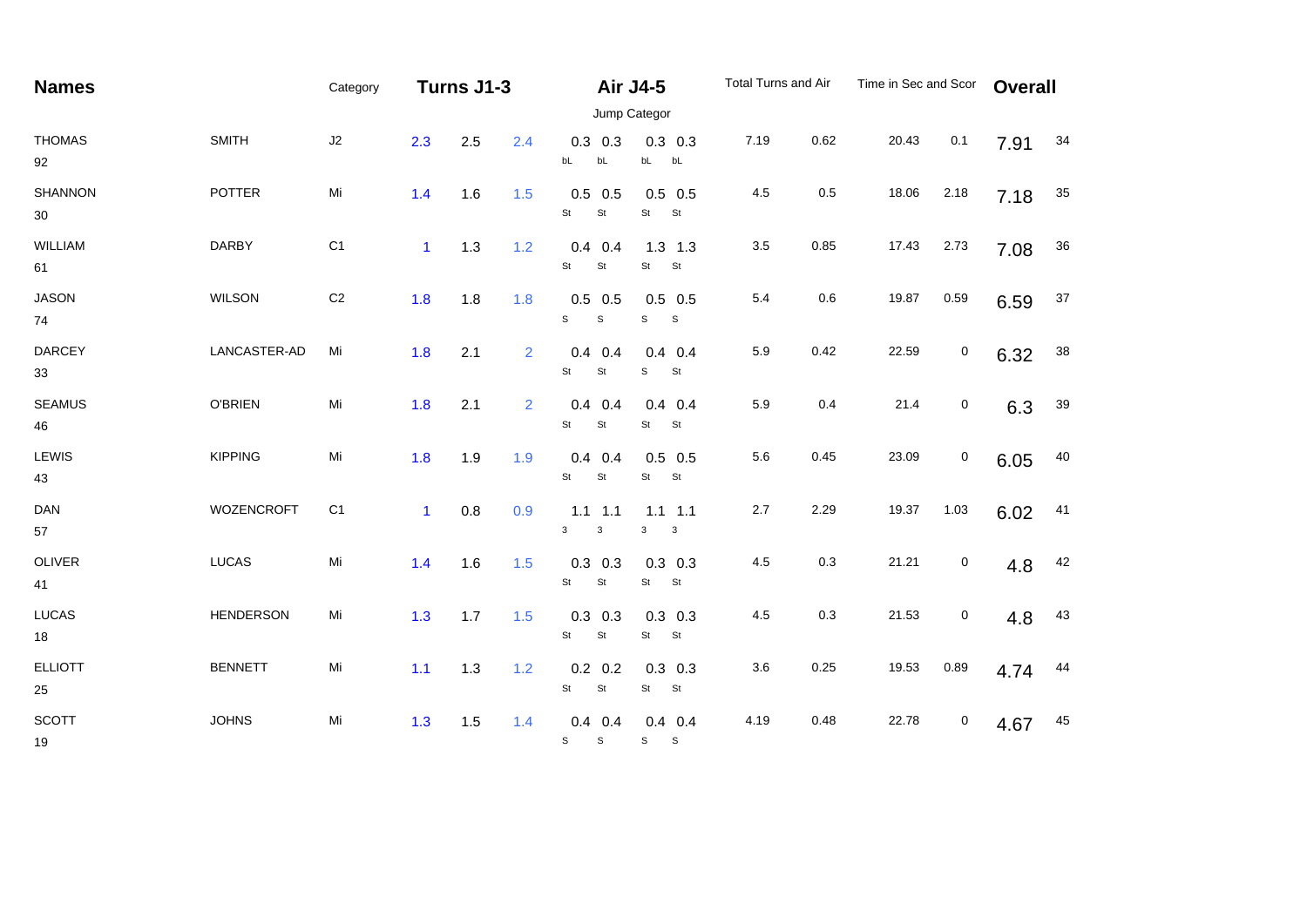| <b>Names</b>           |                 | Category                                                                                                   | Turns J1-3   |       |     |                                               | <b>Air J4-5</b><br>Jump Categor                    | Total Turns and Air |           | Time in Sec and Scor |                  | <b>Overall</b> |    |
|------------------------|-----------------|------------------------------------------------------------------------------------------------------------|--------------|-------|-----|-----------------------------------------------|----------------------------------------------------|---------------------|-----------|----------------------|------------------|----------------|----|
| <b>GEOFFREY</b><br>106 | <b>HUNTER</b>   | ${\sf M}$                                                                                                  | 1.2          | 1.5   | 1.4 | $0.4$ 0.4<br>S<br>$\mathsf S$                 | $0.5$ 0.5<br>S<br>$\mathbf{s}$                     | 4.09                | 0.54      | 24.31                | $\mathbf 0$      | 4.63           | 46 |
| <b>GRACE</b><br>23     | <b>BLACK</b>    | Mi                                                                                                         | 1.5          | 1.4   | 1.5 | $0.2 \quad 0.2$<br>$\mathsf{St}$<br>St        | $0.2 \quad 0.2$<br>St St                           | 4.4                 | 0.2       | 24.56                | $\boldsymbol{0}$ | 4.6            | 47 |
| OWEN<br>48             | <b>JOHNS</b>    | Mi                                                                                                         | $\mathbf{1}$ | $1.1$ | 1.1 | $0.3$ 0.3<br>St<br>$\mathsf{St}$              | $0.3$ 0.3<br>St<br>St                              | $3.2\,$             | 0.3       | 19.59                | 0.84             | 4.34           | 48 |
| PAUL<br>111            | <b>SMITH</b>    | $\mathsf{M}% _{T}=\mathsf{M}_{T}\!\left( a,b\right) ,\ \mathsf{M}_{T}=\mathsf{M}_{T}\!\left( a,b\right) ,$ | 1.4          | 1.2   | 1.3 | $0.3$ 0.3<br>St<br>$\mathsf{St}$              | $0.4$ 0.4<br>St<br><b>St</b>                       | 3.89                | 0.35      | 22.15                | $\boldsymbol{0}$ | 4.24           | 49 |
| <b>HELENA</b><br>53    | <b>WILSON</b>   | C <sub>1</sub>                                                                                             | $\mathbf{1}$ | $1.2$ | 1.1 | $0.4$ 0.4<br>St<br>$\mathsf{St}$              | $0.5$ 0.5<br>St<br>St                              | 3.3                 | 0.45      | 22.9                 | $\boldsymbol{0}$ | 3.75           | 50 |
| <b>GABRIELLE</b><br>31 | <b>LUCAS</b>    | Mi                                                                                                         | 0.3          | 0.4   | 0.4 | $0.6$ 0.6<br>St<br>St                         | $0.6$ 0.6<br>St<br>St                              | 1.1                 | 0.6       | 18.21                | 2.04             | 3.74           | 51 |
| <b>GLESNI</b><br>13    | CATLIN          | Mi                                                                                                         | 0.9          | 0.7   | 0.8 | $0.5$ 0.5<br>$\mathsf{St}$<br>St              | $0.5$ 0.5<br>St<br><b>St</b>                       | 2.4                 | 0.5       | 21.75                | 0                | 2.9            | 52 |
| <b>HARRY</b><br>21     | COSHAM          | Mi                                                                                                         | 0.4          | 0.5   | 0.5 | $0.4$ 0.4<br>St<br><b>St</b>                  | $0.4$ 0.4<br>St<br>St                              | 1.4                 | 0.4       | 19.62                | 0.81             | 2.61           | 53 |
| <b>AVA</b><br>51       | AKRAM           | C <sub>1</sub>                                                                                             | 0.7          | 0.7   | 0.7 | $0.3$ 0.3<br>$\mathbf S$<br>s                 | $0.2 \quad 0.2$<br>s<br>S                          | 2.09                | 0.3       | 25.96                | 0                | 2.39           | 54 |
| SAMUEL<br>$20\,$       | <b>HARRISON</b> | Mi                                                                                                         | 0.6          | 0.7   | 0.7 | $0.3$ 0.3<br>St<br>$\mathsf{St}$              | $0.3$ 0.3<br>St<br>St                              | 1.99                | $0.3\,$   | 27.46                | 0                | 2.29           | 55 |
| <b>STEVEN</b><br>93    | HELLIWELL       | $\sf J2$                                                                                                   | 0.8          | 0.6   | 0.7 | 0<br>0<br>St<br>St                            | $\mathbf 0$<br>$\overline{\mathbf{0}}$<br>St<br>St | 2.09                | $\pmb{0}$ | 22.31                | $\pmb{0}$        | 2.09           | 56 |
| LIAM<br>83             | <b>KEYES</b>    | J1                                                                                                         | 0.5          | 0.5   | 0.5 | $\mathbf 0$<br>$\mathbf 0$<br>St<br><b>St</b> | 0<br>$\mathbf 0$<br>St<br>St                       | 1.5                 | $\pmb{0}$ | 9999                 | $\pmb{0}$        | 1.5            | 57 |